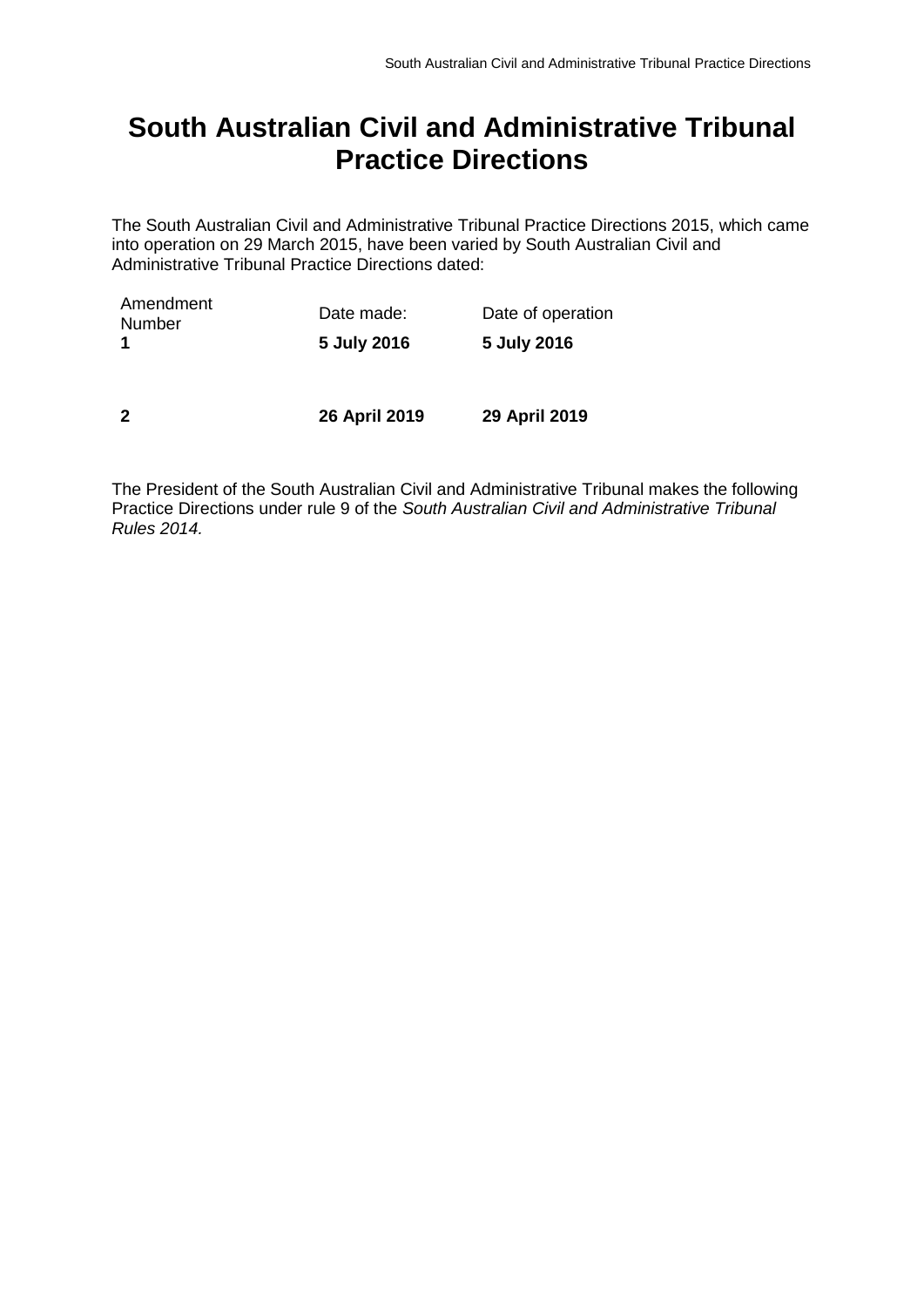# **Contents**

|                                | <b>Part 1 Preliminary</b>                                                             | 3  |
|--------------------------------|---------------------------------------------------------------------------------------|----|
| 1.                             |                                                                                       |    |
| 2.                             |                                                                                       |    |
|                                | <b>Part 2 Streams</b>                                                                 | 3  |
| 3.                             |                                                                                       |    |
|                                | Part 3 Adjournments of conferences or hearings                                        | 3  |
| 4.                             |                                                                                       |    |
|                                | <b>Part 4 Enforcement of Orders by Bailiffs</b>                                       | 4  |
| 5.                             |                                                                                       |    |
| 6.                             |                                                                                       |    |
| 7.                             |                                                                                       |    |
| 8.                             |                                                                                       |    |
|                                | Part 5 Disclosure and production of documents                                         | 5  |
| 9.                             |                                                                                       |    |
|                                | Part 6 Use of concurrent oral expert evidence in the Tribunal                         | 5  |
|                                |                                                                                       |    |
| 11.                            |                                                                                       |    |
| 12.                            |                                                                                       |    |
|                                |                                                                                       |    |
| <b>Part 7 Internal Reviews</b> |                                                                                       | 6  |
|                                |                                                                                       |    |
| 15.                            |                                                                                       |    |
| 16.                            |                                                                                       |    |
|                                | <b>Part 8 Miscellaneous</b>                                                           | 8  |
| 17.                            | Oaths and Affirmations for witnesses and interpreters appearing before the Tribunal 8 |    |
| 18.                            |                                                                                       |    |
| 19.                            |                                                                                       |    |
| 20.                            |                                                                                       |    |
| 21.                            |                                                                                       |    |
|                                |                                                                                       |    |
|                                |                                                                                       |    |
|                                | <b>SCHEDULE 1</b>                                                                     | 11 |
|                                |                                                                                       |    |
|                                |                                                                                       |    |
|                                |                                                                                       |    |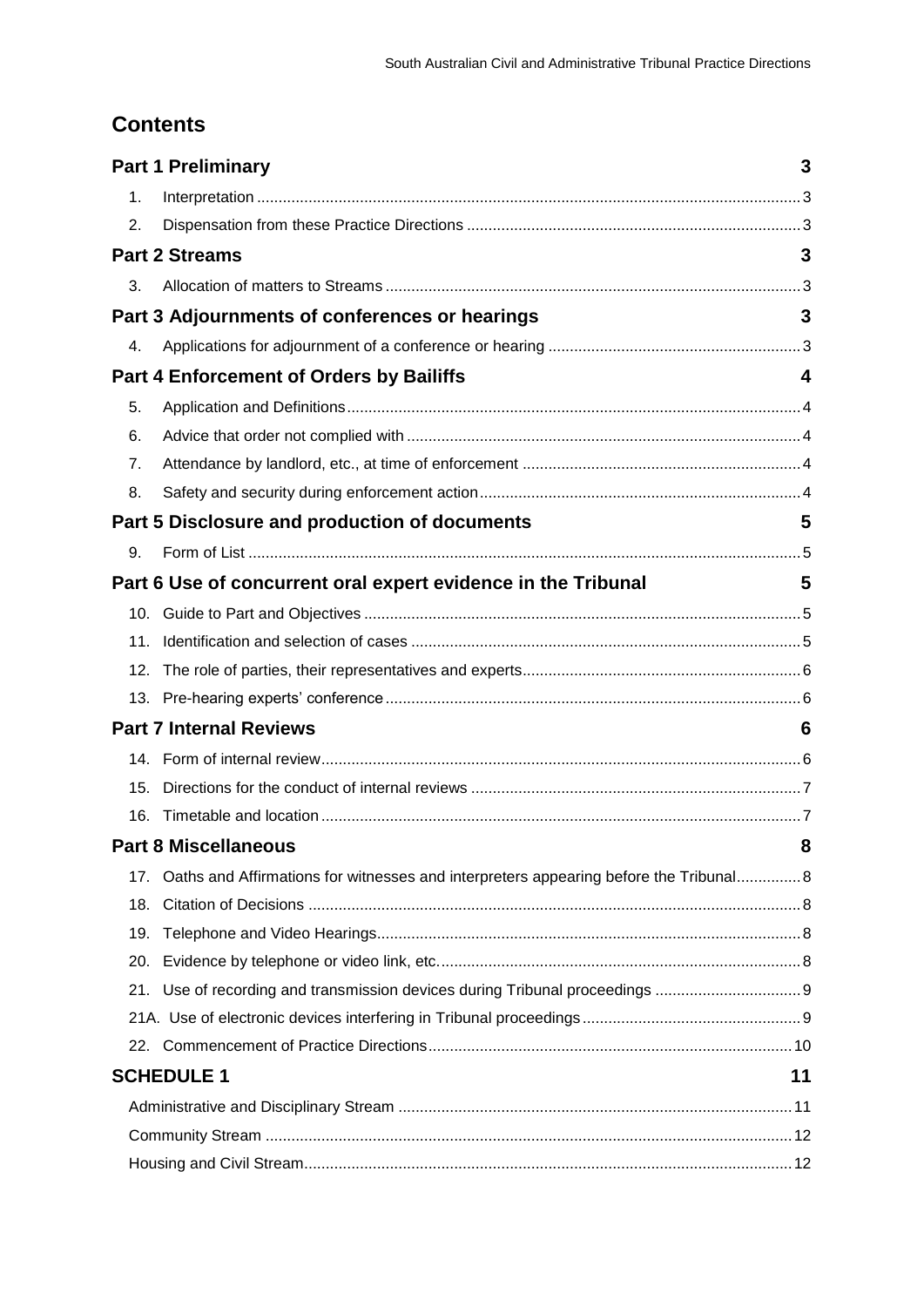# <span id="page-2-0"></span>**Part 1 Preliminary**

#### <span id="page-2-1"></span>**1. Interpretation**

- a. In these Practice Directions:
	- i. words used have the same meaning as words used in the SACAT Act, Regulations or Rules or, where relevant, a relevant Act or regulations made under a relevant Act;
	- ii. **the SACAT Act** means the *South Australian Civil and Administrative Tribunal Act 2013*;
	- iii. **the Regulations** means the *South Australian Civil and Administrative Tribunal Regulations 2015*;
	- iv. **the Rules** means the *South Australian Civil and Administrative Tribunal Rules 2014*;
- b. These Practice Directions are to be read subject to the SACAT Act, Regulations and Rules and to any provision of a relevant Act or regulations under a relevant Act.

#### <span id="page-2-2"></span>**2. Dispensation from these Practice Directions**

The Tribunal may, on application or on its own initiative, dispense with compliance by any person with, or vary any requirement of, these Practice Directions, either before or after the time for compliance arises, and in doing so may impose any conditions or give any consequential or other directions as it considers appropriate.

### <span id="page-2-3"></span>**Part 2 Streams**

#### <span id="page-2-4"></span>**3. Allocation of matters to Streams**

- a. Matters to be heard by the Tribunal in its original jurisdiction or review jurisdiction are allocated to the Streams, and, where relevant, to the Lists within Streams, as set out in Schedule 1.
- b. However, matters may be transferred between Streams or between Lists at the President's discretion.
- c. Any matter capable of being heard by the Tribunal that is not referred to in Schedule 1 is included in the Administrative and Disciplinary Stream unless otherwise determined by the President.

### <span id="page-2-5"></span>**Part 3 Adjournments of conferences or hearings**

#### <span id="page-2-6"></span>**4. Applications for adjournment of a conference or hearing**

a. All applications for adjournment of a conference or hearing must identify the Tribunal reference number for the proceedings and set out the reasons the adjournment is sought.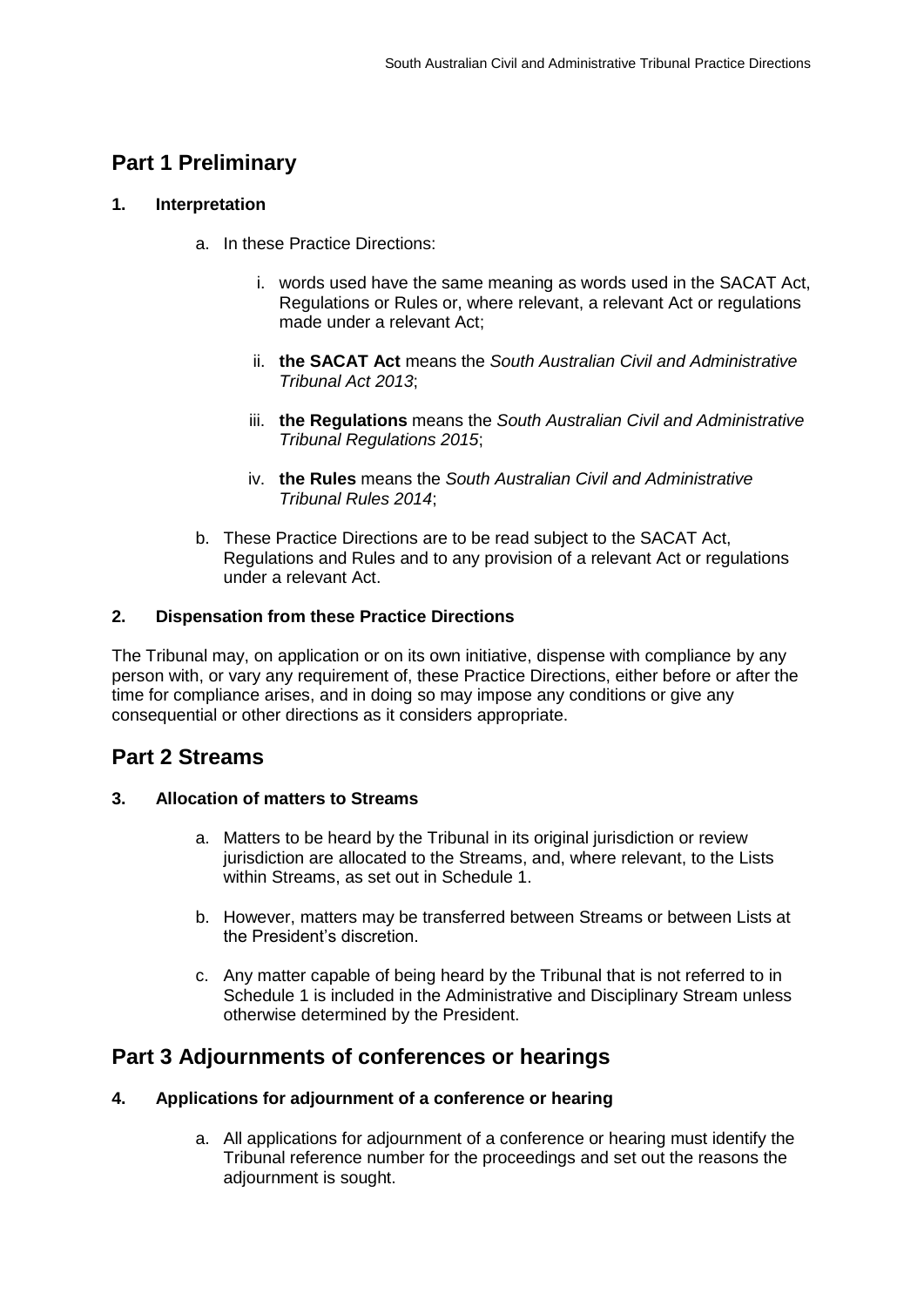- b. The application must be made as soon as a party decides to seek an adjournment and a copy of any supporting documents (e.g. medical certificate) must be submitted with the application.
- c. If the other party's consent to the adjournment has been obtained, a copy of that party's written consent must be provided.
- d. Any applications for adjournment made less than two clear working days before the conference or hearing date may be referred to the conference or hearing for determination.
- e. An application for adjournment may be made at the conference or hearing on the same grounds as an application made before a conference or hearing.
- f. Unless notified by the Tribunal of the granting of an adjournment, a party must assume that the conference or hearing will proceed in the party's absence on the day and at the time fixed for the conference or hearing.

## <span id="page-3-0"></span>**Part 4 Enforcement of Orders by Bailiffs**

#### <span id="page-3-1"></span>**5. Application and Definitions**

- a. This Part applies to orders for possession of premises under the *Residential Parks Act 2007* or the *Residential Tenancies Act 1995* and orders for ejectment under the *Retirement Villages Act 2016.*
- b. In this Part, "landlord" means the person in whose favour the relevant order was made and "tenant" means the person in respect of whom the relevant order was made.

#### <span id="page-3-2"></span>**6. Advice that order not complied with**

If the Tribunal makes an order for possession of premises under the *Residential Parks Act 2007* or the *Residential Tenancies Act 1995* or an order for ejectment under the *Retirement Villages Act 2016* which is not complied with, and the landlord seeks to have a bailiff enforce the order, the landlord must advise a registrar of the Tribunal in writing of the non-compliance and of the requirement for a bailiff to enforce the order (or orally, where the relevant Act permits a request to be made orally).

#### <span id="page-3-3"></span>**7. Attendance by landlord, etc., at time of enforcement**

- a. The landlord or the landlord's agent must attend with the bailiff for enforcement of the order.
- b. The bailiff will secure the removal of the tenant from the premises but not his or her belongings.

Note: Arrangements for the collection of the tenant's personal property and any changing of locks required by the landlord, and the costs of those, are not the responsibility of the Tribunal.

#### <span id="page-3-4"></span>**8. Safety and security during enforcement action**

a. The landlord must inform the bailiff of any matters that might indicate that the bailiff's safety will be or could be at risk during the enforcement of the order.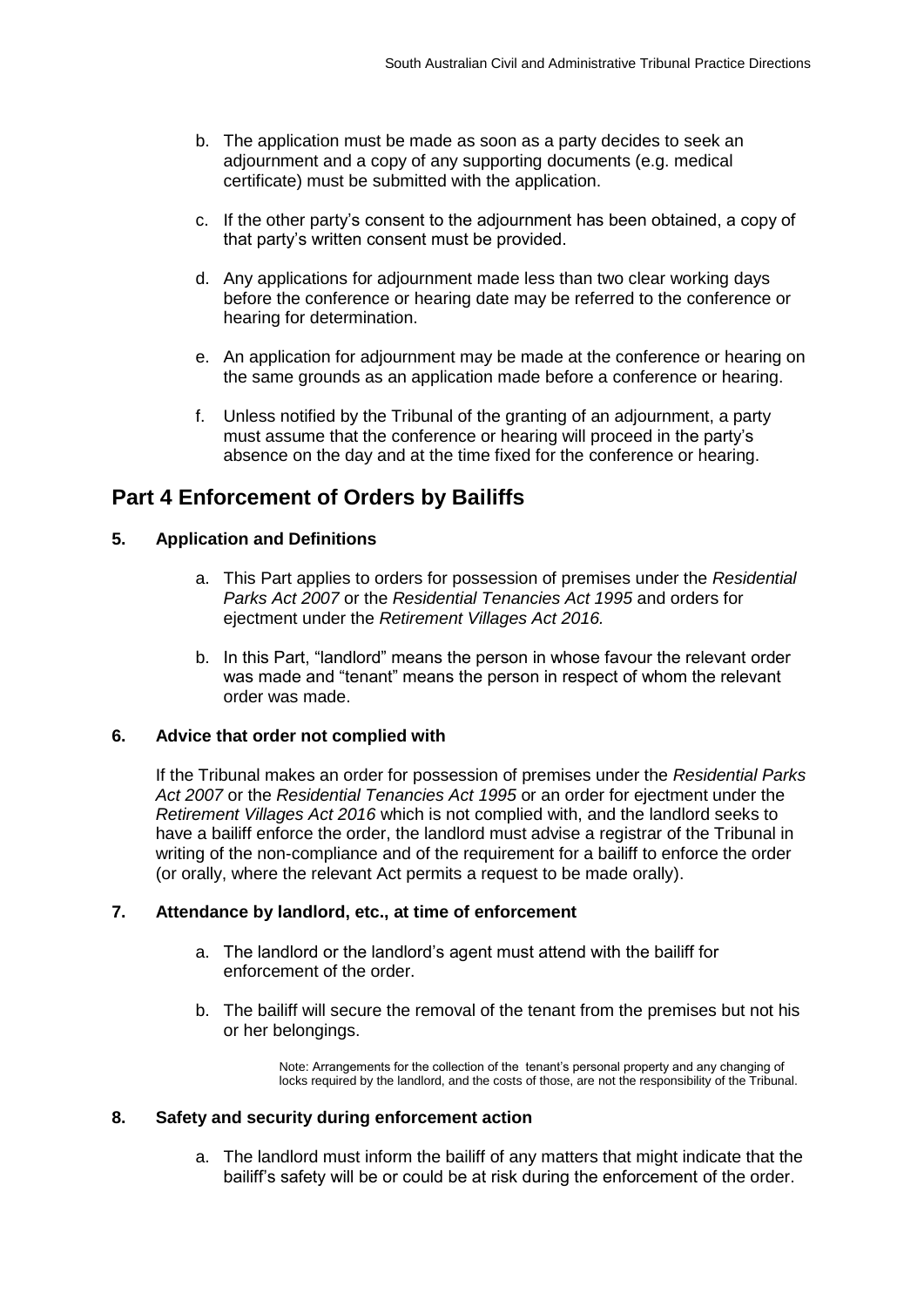b. The landlord must not interfere with any decision or action taken by the bailiff to protect the bailiff's safety during the enforcement action.

> Note: The landlord or the landlord's agent may be accompanied by his or her own security personnel during the enforcement at his or her own expense.

### <span id="page-4-0"></span>**Part 5 Disclosure and production of documents**

#### <span id="page-4-1"></span>**9. Form of List**

- a. This Practice Direction applies where the Tribunal has ordered that a party or person disclose to the Tribunal all documents which are in the possession or control of that party or person and are directly relevant to the proceedings.
- b. A list of documents must not describe a document separately where it is:
	- i. part of a file which is discovered as a file; or
	- ii. contained on a computer disk which is disclosed as a disk; or
	- iii. part of a related group of documents where the group is disclosed, e.g., the accounting records for a stated financial year; or
	- iv. a copy or a different version of a document already disclosed; or
	- v. of similar type but of different date or content to a document already disclosed.
- c. A list of documents must include any claim of privilege or immunity in relation to a document and the grounds upon which the claim is based.

### <span id="page-4-2"></span>**Part 6 Use of concurrent oral expert evidence in the Tribunal**

#### <span id="page-4-3"></span>**10. Guide to Part and Objectives**

The Tribunal may use the concurrent evidence procedure in suitable cases. The concurrent evidence procedure involves two or more experts giving evidence at the same time in a Tribunal hearing, whether in person or by telephone or video link. It provides a forum in which, in addition to providing their own evidence, experts can listen to, question and comment on the evidence of other experts.

#### <span id="page-4-4"></span>**11. Identification and selection of cases**

- a. The Tribunal may direct that the concurrent evidence procedure be used in any proceedings where both parties will call oral evidence from experts.
- b. In deciding whether or not the concurrent evidence procedure should be used, the Tribunal will take into account:
	- i. the nature and complexity of the issues in relation to which expert evidence is to be given; and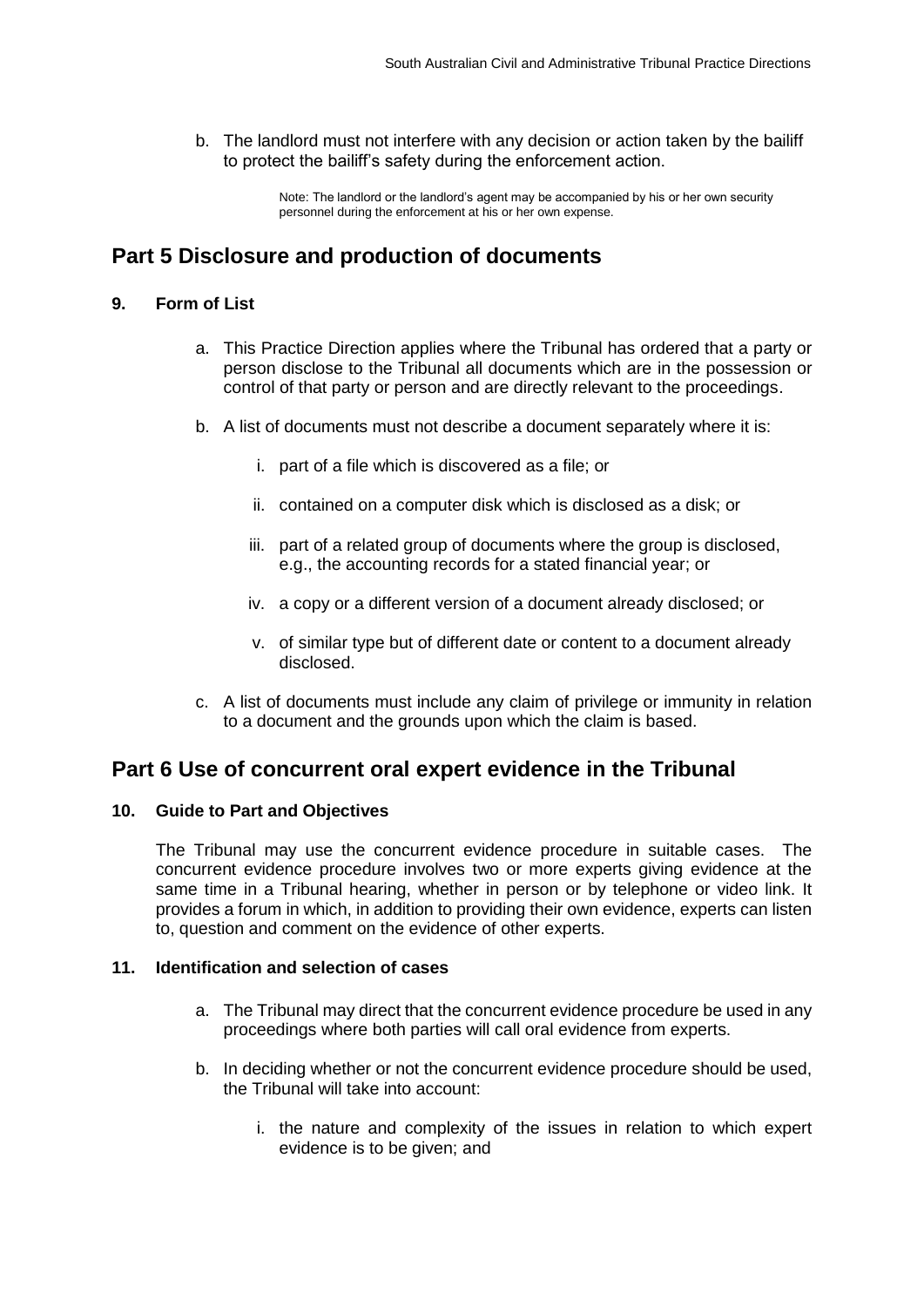- ii. the areas of expertise and level of expertise of the experts who will be giving evidence; and
- iii. the likely impact of using the concurrent evidence procedure on the length of the hearing and the costs of the parties; and
- iv. whether both parties are represented; and
- v. the views of the parties; and
- vi. other relevant factors.

#### <span id="page-5-0"></span>**12. The role of parties, their representatives and experts**

- a. Parties and their representatives must ensure that all relevant things are done to facilitate the use of the concurrent evidence procedure.
- b. Experts must participate in the concurrent evidence procedure in good faith and must be willing to consider and comment on alternative factual premises and opinions.

#### <span id="page-5-1"></span>**13. Pre-hearing experts' conference**

- a. The Tribunal may direct that the experts who are to give evidence concurrently are to confer prior to the day of the hearing or on the day of the hearing as part of the concurrent evidence procedure.
- b. In the experts' conference, the experts are to identify any areas of agreement and clarify areas of disagreement in relation to the issues before the Tribunal.
- c. The presiding Member may direct the parties to prepare a joint written memorandum identifying areas of agreement and disagreement identified in the experts' conference.
- d. Where the presiding Member has directed the experts to confer, it is improper for an expert to be given, or to accept, instructions not to reach agreement.

### <span id="page-5-2"></span>**Part 7 Internal Reviews**

#### <span id="page-5-3"></span>**14. Form of internal review**

- a. An internal review will be generally be heard by the Tribunal with both parties present and making oral submissions.
- b. However, the Tribunal may deal with an internal review on the papers, that is on the basis of the written material given to the Tribunal without holding an oral hearing.
- c. Any party may, within 21 days after acceptance by the Tribunal of the application for internal review, request that the application be dealt with on the papers.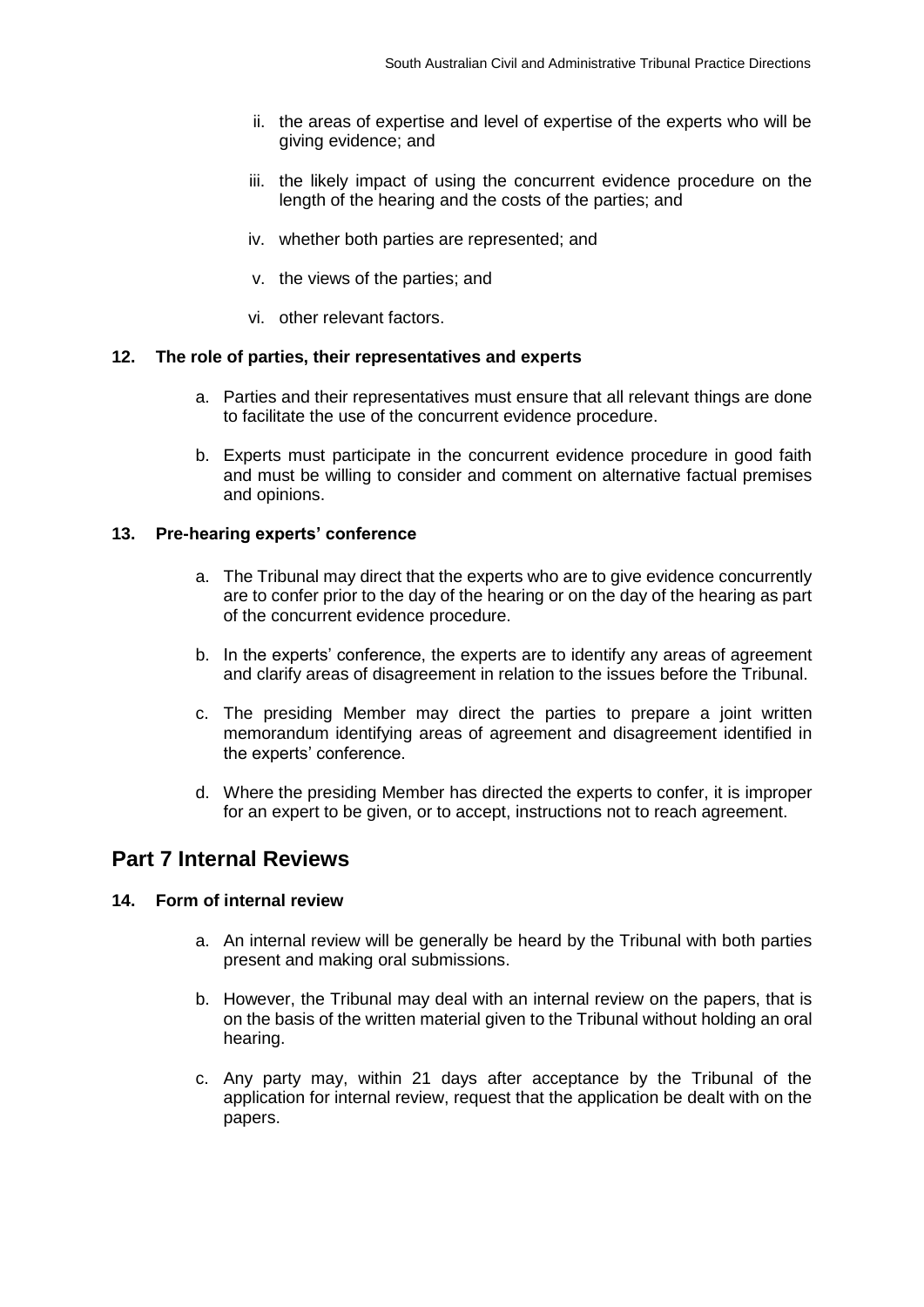- d. An internal review will only be decided on the papers where the parties have had the opportunity to make submissions on whether there should be an oral hearing and the Tribunal has decided that it is appropriate to do so.
- e. If necessary, a short telephone hearing involving all parties may be scheduled to consider whether the internal review should proceed on the papers.

#### <span id="page-6-0"></span>**15. Directions for the conduct of internal reviews**

- a. Except when the internal review is suitable to be dealt with on the papers, in general, within 28 days after acceptance by the Tribunal of the application for internal review, the Tribunal will give written directions to the parties for the conduct of the internal review.
- b. The parties will be notified if they are required to participate in:
	- i. a conference; or
	- ii. a directions hearing where there are unusual aspects to the internal review or the matter is relatively complex; or
	- iii. a hearing of any preliminary matters (for example an application for an extension of time for filing of the internal review, or an application for interim orders).
- c. If a party wishes to present new evidence or material, the Tribunal will make special directions and decide what procedure will be followed after giving the parties an opportunity to be heard.
- d. Where appropriate, a conference or directions hearing may be conducted by telephone, video link or other system or method of communication.

#### <span id="page-6-1"></span>**16. Timetable and location**

- a. If written directions are given in proceedings for internal review, they may include a timetable for the parties to give the Tribunal and each other written submissions and other material.
- b. In most cases, the appellant's written submissions and any other material will be required to be given to the Tribunal within 21 days of the date of the directions. The respondents' written submissions and any other material will generally be required to be given to the Tribunal within a further 21 days.
- c. If an oral hearing is to take place, a date for hearing will normally be fixed as part of the written directions.
- d. If the Tribunal is considering whether to deal with the internal review on the papers, the written directions may also include a timetable for submissions by the parties on whether the internal review should be determined on the basis of written submissions without an oral hearing.
- e. The venue for the internal review hearing will generally be in Adelaide, unless circumstances require a hearing in a different location, or by telephone conference or video link or other system or method of communication.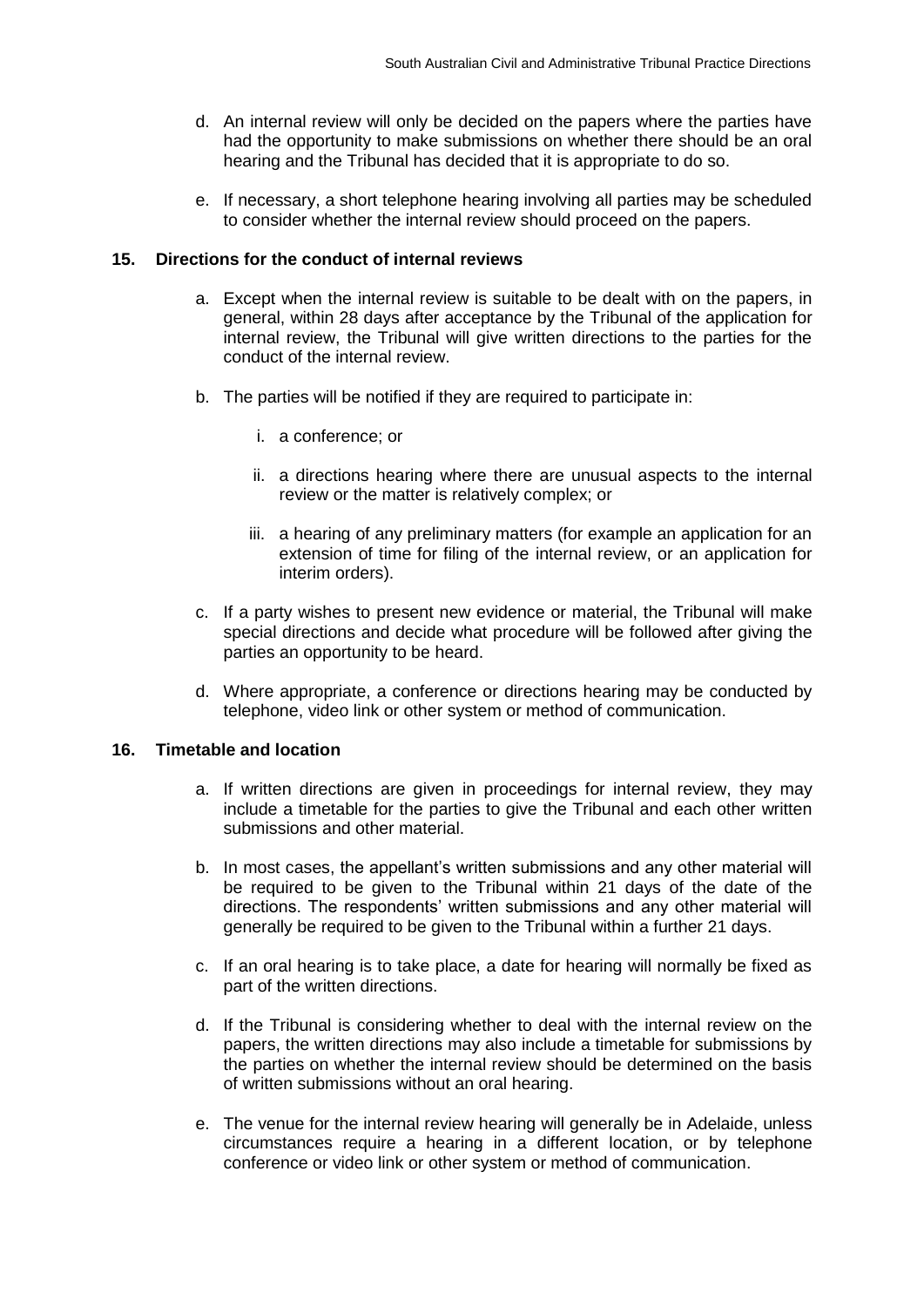f. If either party wishes to vary any of the standard directions or have an internal review heard at a location other than Adelaide, they should as soon as possible make their request to the Tribunal and give their reasons for making the request.

### <span id="page-7-0"></span>**Part 8 Miscellaneous**

#### <span id="page-7-1"></span>**17. Oaths and Affirmations for witnesses and interpreters appearing before the Tribunal**

The presiding Member in proceedings may require that an oath or an affirmation be made by a witness or interpreter. The Member will generally require that an oath or affirmation be taken before a witness gives evidence or an interpreter provides interpreting services.

#### <span id="page-7-2"></span>**18. Citation of Decisions**

- a. When citing or providing the Tribunal with a copy of a decision, parties may use and submit any of the following versions:
	- i. the version of the decision available from Australasian Legal Information Institute ('AustLII') in the 'Signed by AustLII' format; or
	- ii. a version of the decision published in a series of law reports by a commercial publisher or a council of law reporting.
- b. When providing a copy of an AustLII version of a decision to the Tribunal, parties are required to check that the copy provided has not been replaced by any more recent copy of the decision.
- c. SACAT decisions published on AustLII are authenticated reports of the Tribunal and may be relied upon as such.

Note: A 'neutral citation' is a citation in the style adopted by Australian courts and tribunals since 1998

#### <span id="page-7-3"></span>**19. Telephone and Video Hearings**

At the discretion of a registrar or a Member, any conference or all or part of any hearing may be conducted either by telephone or video link or other system or method of communication.

#### <span id="page-7-4"></span>**20. Evidence by telephone or video link, etc.**

- a. A party seeking to have his or her evidence or the evidence of a witness taken by telephone, video link or other system or method of communication should apply to the Tribunal for an appropriate direction.
- b. Where a party has been given permission for evidence to be given by telephone, video link or other system or method of communication, the party must:
	- i. take all steps necessary to facilitate the giving of evidence in that manner, including arranging for the witness to be available and to have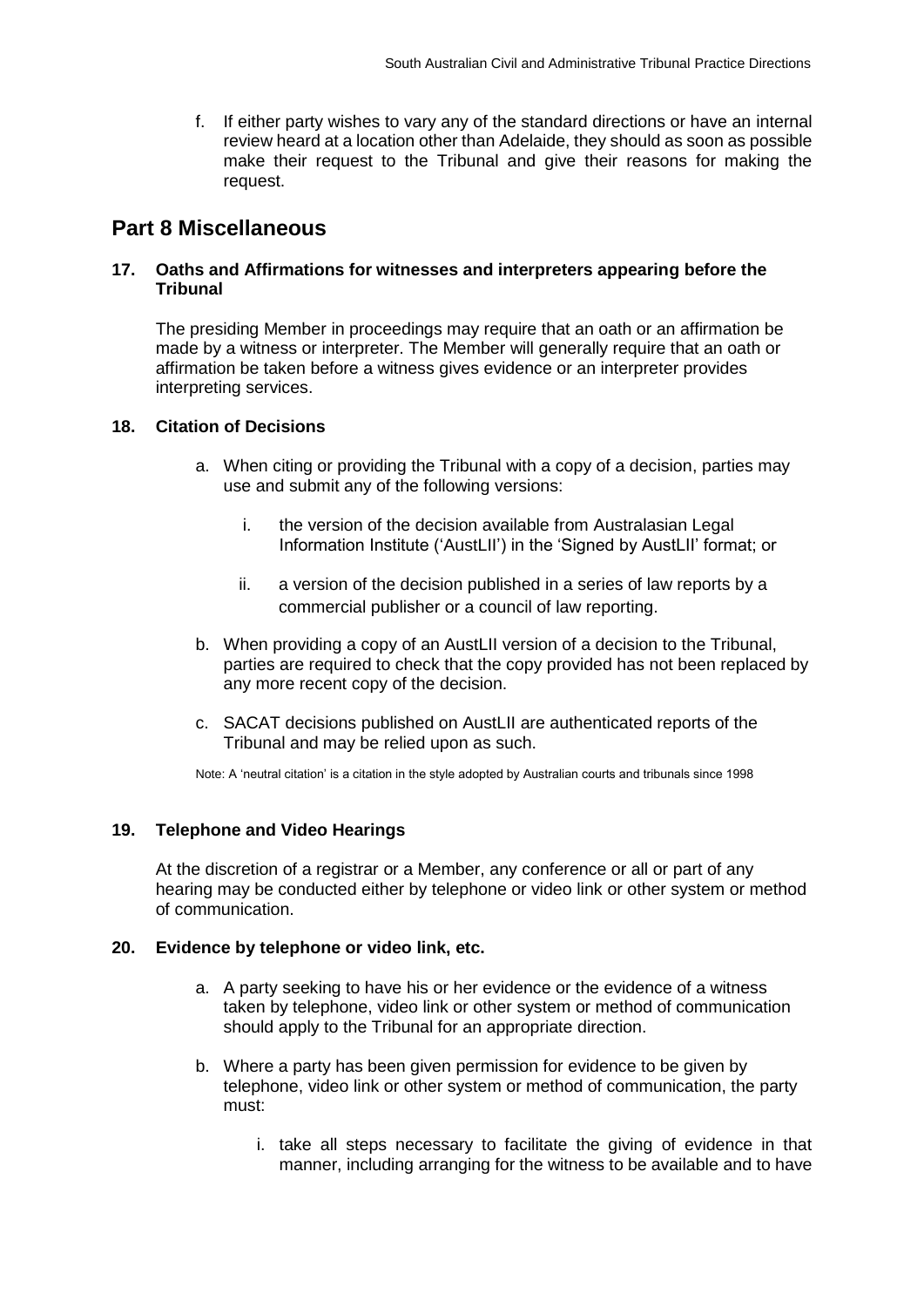access to documents that are likely to be referred to during the hearing; and

- ii. provide the Registry with the contact details of the witness, his or her availability and any other information required by the Registry.
- c. The costs of a telephone or video link or other system or method of communication will be borne by the party who calls the witness, unless the Tribunal otherwise directs.

#### <span id="page-8-0"></span>**21. Use of recording and transmission devices during Tribunal proceedings**

- a. Any form of audio and/or visual recording of Tribunal proceedings, including photography, by any person and any actions which appear to be, or are, preparatory to the making of audio and/or visual recordings are, without the permission of the Tribunal, prohibited.
- b. Any form of audio and/or visual transmission of Tribunal proceedings by any person and any actions which appear to be, or are, preparatory to audio and/or visual transmission of Tribunal proceedings are, without the permission of the Tribunal, prohibited.
- c. This practice direction applies to hearings, directions hearings, conferences, mediations and any other type of Tribunal proceedings, whether held in public or private.
- d. Failure to comply with this practice direction may result in a Tribunal member making such directions as they see fit to ensure the smooth and efficient operation of the Tribunal, or the comfort or convenience of other Tribunal users.
- e. Applications to use recording devices may be made orally or in writing to the member conducting the hearing, or in writing to the Principal Registrar or a Deputy Registrar. Permission may be granted subject to any conditions the Tribunal considers appropriate.

#### <span id="page-8-1"></span>**21A. Use of electronic devices interfering in Tribunal proceedings**

- a. Electronic devices, including but not limited to telephones, must not be used by any person in a way which could interfere with the smooth and efficient operation of the Tribunal, or the comfort or convenience of other Tribunal users, whether or not the proceedings are underway.
- b. This practice direction applies to hearings, directions hearings, conferences, mediations and any other type of Tribunal proceedings, whether held in public or private.
- c. Failure to comply with this practice direction may result in a Tribunal member making such directions as they see fit to ensure the smooth and efficient operation of the Tribunal, or the comfort or convenience of other Tribunal users."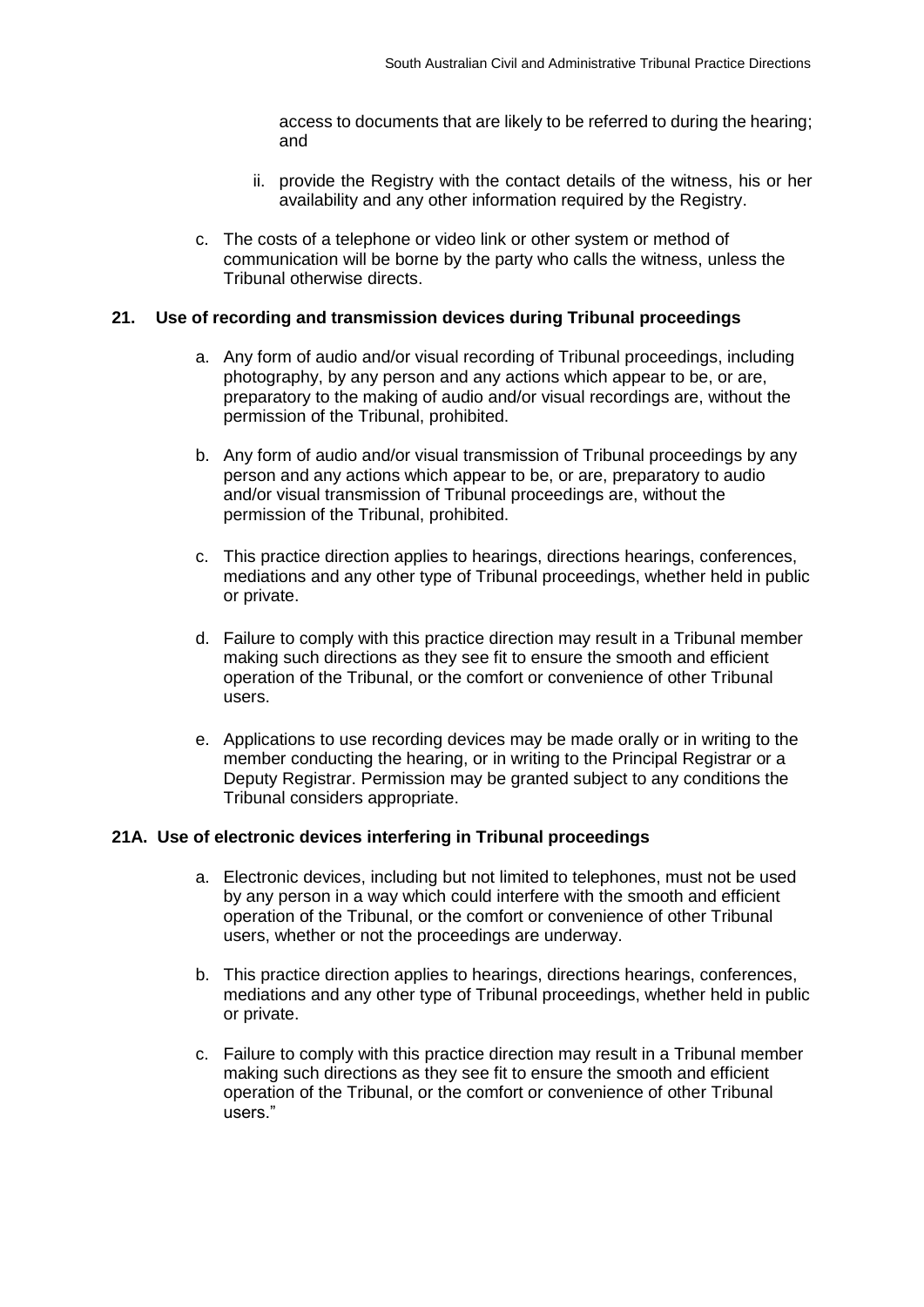#### <span id="page-9-0"></span>**22. Commencement of Practice Directions**

These Practice Directions will commence on 29 March 2015.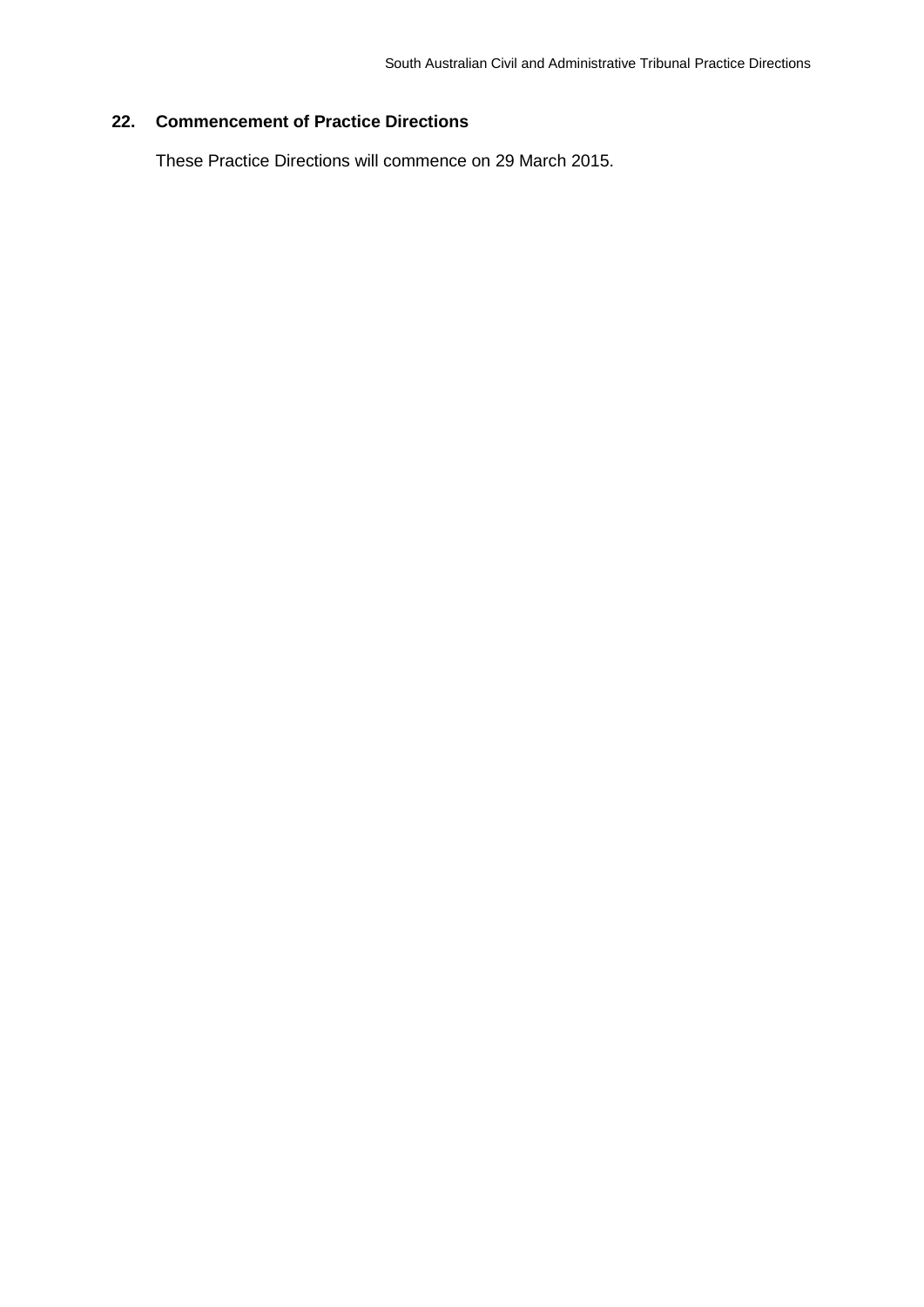# **SCHEDULE 1**

#### <span id="page-10-0"></span>**Administrative and Disciplinary Stream**

- <span id="page-10-1"></span>1. Except as otherwise provided in this Schedule, each initiating application within the Tribunal's review jurisdiction is allocated to the Administrative and Disciplinary Stream.
- 2. Each initiating application within the Tribunal's original or review jurisdictions under one or more of the following Acts is allocated to the Administrative and Disciplinary Stream:
	- a. *Adoption Act 1988*
	- b. *Agricultural and Veterinary Products (Control of Use) Act 2002*
	- c. *Animal Welfare Act 1985*
	- d. *Aquaculture Act 2001*
	- e. *Associations Incorporation Act 1985*
	- f. *Births, Deaths and Marriages Registration Act 1996*
	- g. *Children and Young People (Safety) Act 2017*
	- h. *Community Housing Providers (National Law) (South Australia) Act 2013*
	- i. *Controlled Substances Act 1984*
	- j. *Conveyancers Act 1994*
	- k. *Co-operatives National Law (South Australia) Act 2013*
	- l. *Crown Land Management Act 2009*
	- m. *Dog and Cat Management Act 1995*
	- n. *Electricity Act 1996*
	- o. *Emergency Services Funding Act 1998*
	- p. *Environment Protection Act 1993*
	- q. *Essential Services Commission Act 2002*
	- r. *Firearms Act 2015*
	- s. *First Home and Housing Construction Grants Act 2000*
	- t. *Fisheries Management Act 2007*
	- u. *Food Act 2001*
	- v. *Freedom of Information Act 1991*
	- w. *Gas Act 1997*
	- x. *Harbors and Navigation Act 1993*
	- y. *Historic Shipwrecks Act 1981*
	- z. *Land Acquisition Act 1969*
	- aa. *Land Agents Act 1994*
	- bb. *Land Valuers Act 1994*
	- cc. *Livestock Act 1997*
	- dd. *Lobbyists Act 2015*
	- ee. *Local Government Act 1999*
	- ff. *Mines and Works Inspection Act 1920*
	- gg. *National Parks and Wildlife Act 1972*
	- hh. *Partnership Act 1891*
	- ii. *Pastoral Land Management and Conservation Act 1989*
	- jj. *Petroleum and Geothermal Energy Act 2000*
	- kk. *Petroleum Products Regulation Act 1995*
	- ll. *Planning, Development and Infrastructure Act 2016*
	- mm. *Plant Health Act 2009*
	- nn. *Police Superannuation Act 1990*
	- oo. *Primary Industry Funding Schemes Act 1998*